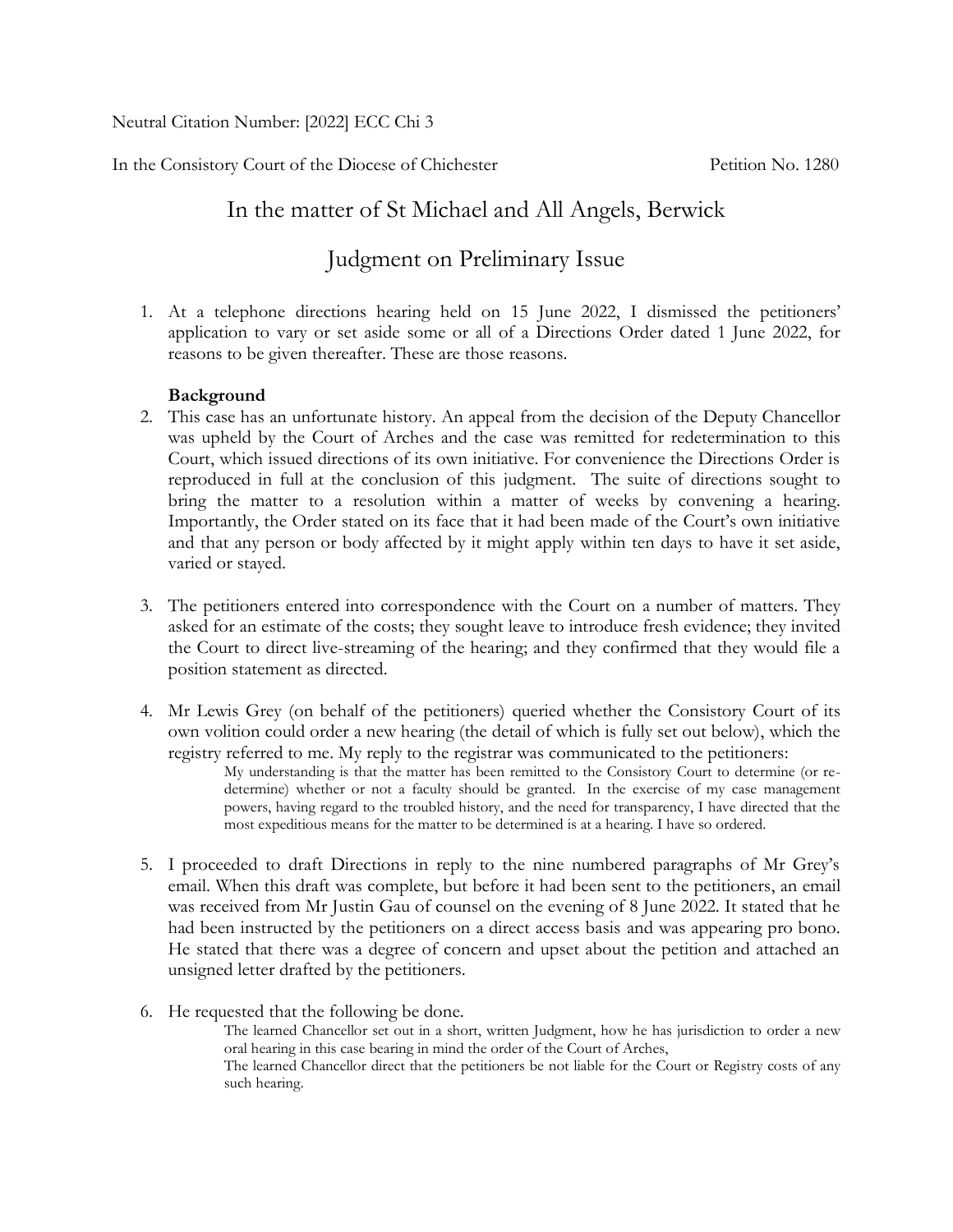7. Mr Gau's email concluded,

The petitioners have already agreed appropriate directions if such a hearing is to go ahead.

- 8. In the circumstances, I took the view that in the interests of justice the Court should treat Mr Gau's email as an application to vary or set aside the Directions Order. I was concerned that there was a marked dissonance between the petitioners' requests of the Court and those of Mr Gau, who was now representing them. Acceding to Mr Gau's first request would have added to the costs of the petition in circumstances when the petitioners had already affirmed the hearing and even asked for it to be live-streamed. On the second point, although in exceptional cases, a chancellor or registrar might waive his or her fees, I was not aware of any power in the court to direct that petitioners 'be not liable' for the costs. I therefore directed that the matter be determined at a telephone hearing on the first available date. Mr Gau was on holiday overseas, and I am grateful to him for making himself available.
- 9. Mr Gau emailed written submissions, which were succinct and helpful. However, paragraph 6 included the following:

The petitioners are concerned that the response to their raising of their inability to pay any further costs, was the Chancellor ordering a directions hearing with a further possible costs order.

The implicit suggestion that the directions hearing was listed in order to ramp up the petitioners' costs liability is without foundation. A one line reply would have been sufficient to be dispositive of the costs issue. My consistent priority since this petition was remitted by the Court of Arches has been to keep costs to a minimum. The hearing was necessary because of the inconsistencies between the petitioners and their counsel, and to address the issue of unlawfulness, which was now being pursued. The history of this case is a cautionary tale of miscommunication between counsel and the bench, and I was anxious to avoid any repetition. I had hoped that one or more of the petitioners would have attended the telephone hearing but they did not. I was alerted to the fact that the registrar's email may not have made this explicit, and I further delayed the start of the hearing so Mr Grey could be invited to join the call. The invitation was declined.

#### **Breach of natural justice**

- 10. Two matters of procedural unfairness arise for determination. They formed no part of Mr Gau's written submission, although they were neither withdrawn nor abandoned. He informed me that they were concerns of the petitioners. They formed part of an email to the Court which travelled over his signature. They can be dealt with fairly briefly.
- 11. One complaint is that the Court's 'further order' (reproduced in full at paragraph 4 above) was made 'without requesting representations'. The quoted passage is not a further order but a clarificatory response to an email enquiry from the petitioners. It is not understood why and from whom the Court should have sought representations when directly answering a question from the sole party to the litigation. There had been no indication at that stage that the petitioners were legally represented, and (in any event) under the Bar's Direct Access Scheme, the litigants themselves remain the principal correspondents with any court or tribunal.
- 12. The other criticism is that the Directions were made 'without notice'. This too is misplaced. The Faculty Jurisdiction Rules 2015 not only permit, but I think encourage, case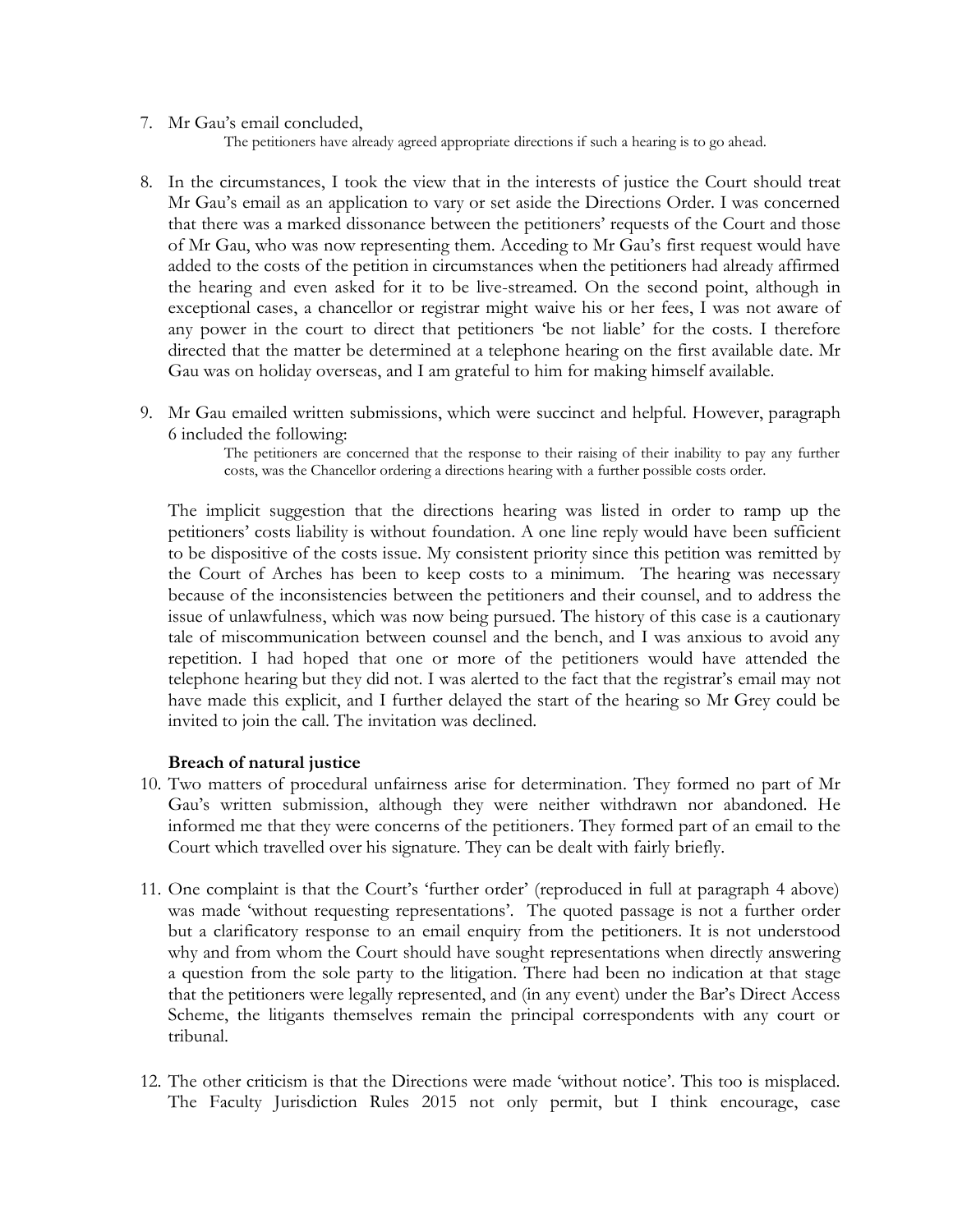management orders being made of the Court's own initiative. Rule 18.3 provides as follows (emphasis added):

#### **Court's power to make order of its own initiative**

18.3.—(1) Except where a rule or some other enactment provides otherwise, the court may exercise its powers (under this or any other Part) on an application or of its own initiative.

(2) Where the court proposes to make an order of its own initiative—

(a) it may give any person likely to be affected by the order an opportunity to make representations; and

(b) where it does so it must specify the time by and the manner in which the representations must be made.

- (3) Where the court proposes—
	- (a) to make an order of its own initiative; and
	- (b) to hold a hearing to decide whether to make the order,
	- it must give each party likely to be affected by the order at least 3 days' notice of the hearing.

(4) The court may make an order of its own initiative, without hearing the parties or giving them an opportunity to make representations.

(5) Where the court has made an order under paragraph (4)–

(a) a party affected by the order may apply to have it set aside, varied or stayed; and (b) the order must contain a statement of the right to make such an application.

- (6) An application under paragraph  $(5)(a)$  must be made–
	- (a) within such period as may be specified by the court; or
	- (b) if the court does not specify a period, not more than 7 days after the date on which the order was served on the party making the application.

(7) Paragraphs (3) to (6) do not apply where the court makes, or proposes to make, an order of its own initiative under rule 3.7(4) (determination of question whether a particular matter may be undertaken without a faculty) or rule 16.7 (injunction or restoration order issued of court's own initiative).

13. The Directions of 1 June 2022 contained the following, headed 'IMPORTANT NOTE' and in bold type:

This Order has been made of the Court's own initiative pursuant to r 18.3(4) of the Faculty Jurisdiction Rules 2015 (as amended). Any person or body affected by this order may apply to have it set aside, varied or stayed. Such application must be made to the Registrar in writing (including by email) within 10 days of the service of this order.

14. Both allegations of procedural impropriety or breach of natural justice therefore fall away.

## **Unlawfulness**

- 15. The kernel of the petitioners' application to set aside or vary the Direction Order is to be found at paragraph 5(a) of their written submissions, settled by counsel. It is said that this Court (the Consistory Court of the Diocese of Chichester) has no power to direct a further oral hearing, in consequence of the order of the Court of Arches. To follow how the argument is put, it is necessary to consider the terms of the Order made by the Court of Arches, read in the context of rule 27.8 of the Faculty Jurisdiction Rules 2015.
- 16. The Order of the Court of Arches is dated 17 May 2022 and states:
	- (1) Under Rule 27.11(2)(b) of the Faculty Jurisdiction Rules that the appeal on ground (a) is upheld on the ground that the decision of the Consistory Court was unjust because of a serious irregularity in the proceedings;
	- (2) That the case be remitted to the Consistory Court of Chichester to re-determine the petition in accordance with rule 27.8(2)(b) of the Faculty Jurisdiction Rules;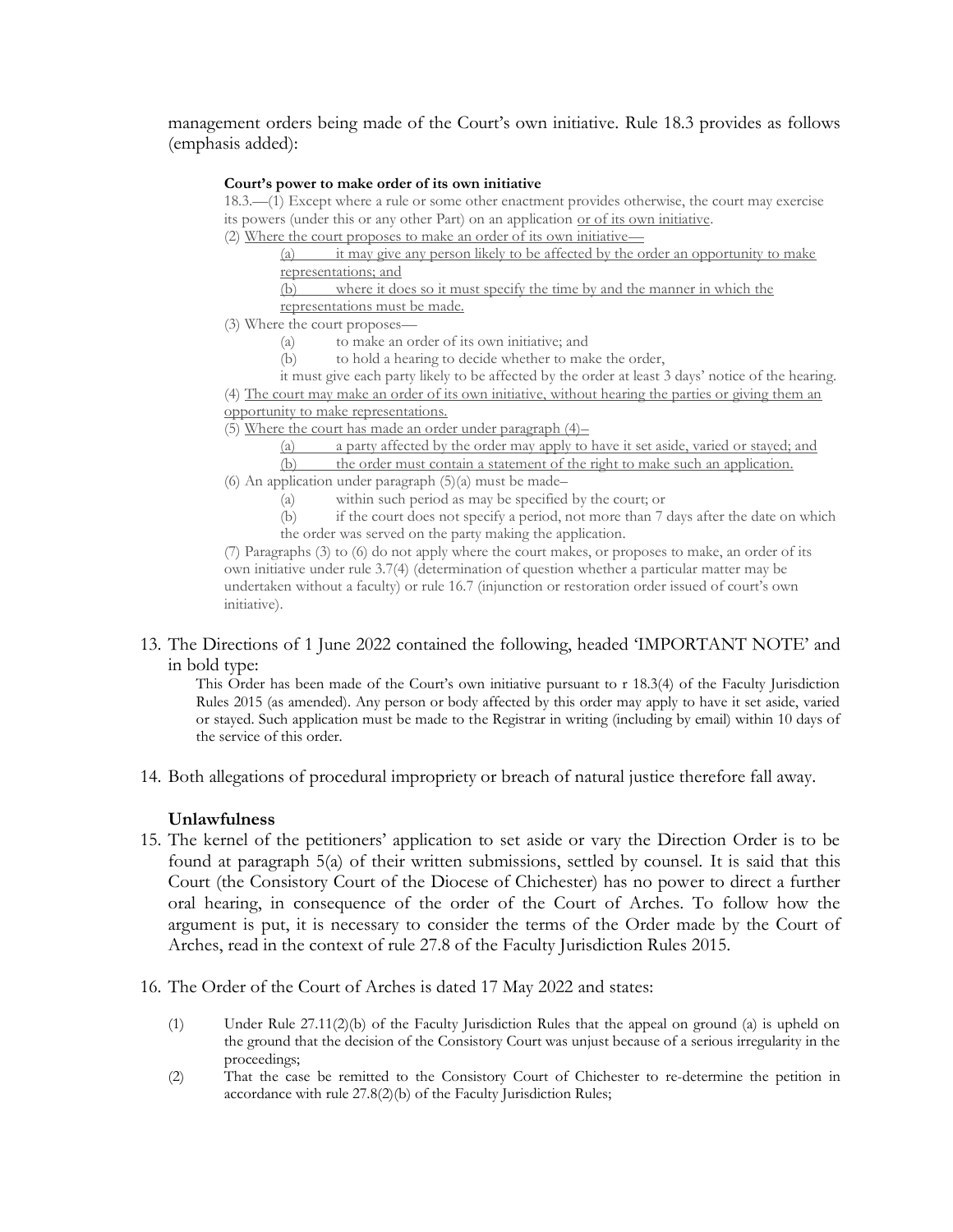(3) That the Appellants shall meet the costs of this Court and of the Registrar of this Court (other than those statutory costs already paid) arising from the Appellant's Application for Leave to Appeal and the Appeal, subject to the Appellants having liberty to make written submissions as to why they should not bear the said costs within 14 days of the date of this Order.

### 17. Rule 27.8 of the Faculty Jurisdiction Rules 2015 reads in full as follows:

#### **Appeal court's powers**

27.8.—(1) In relation to an appeal, the appeal court has all the powers of the lower court.

- (2) The appeal court also has power to—
	- (a) affirm, set aside or vary any judgment, order or decree of the lower court,
	- (b) refer any issue for determination by the lower court,
	- (c) order a new hearing;
	- (d) make an order for costs.

(3) The appeal court may exercise its powers in relation to the whole or part of a judgment, order or decree of the lower court.

- 18. The petitioners' argument turns on the fact that Court of Arches directed a re-determination of the petition in accordance with rule 27.8(2)(b), rather than 'ordering a new hearing' under rule 27.8(2)(c).
- 19. No authorities or canons of construction were relied upon. The argument was short and simple: because the Court did not expressly direct a new hearing, then it would be unlawful for one to be convened.
- 20. For completeness, I should also mention something relied upon by the petitioners in Mr Grey's email of 6 June. He states:

Whereas the Dean in her Directions of Christmas Eve thought that success on the first of eight points of our Grounds of Appeal would be "determinative", this has proved not to be so, somewhat to the Petitioners' regret.

- 21. This is a reference to the grant of permission to appeal, which was procedurally a little unusual. Various potential grounds were advanced in the application to the Deputy Chancellor and he refused permission to appeal on each of them. When the application was renewed before the Dean, an additional ground was added, namely that the matter had been determined under a mistaken understanding as to the scope of the petition. In the exercise of her case management powers at appellate level, the Dean directed that permission to appeal be granted on that single ground, which would then be determined, using the written representations procedure, as a preliminary point in the appeal, while the other grounds were left in abeyance. The Dean referred to 'the potentially determinative nature' of the ground so identified.
- 22. It is unfortunate that the petitioners alighted upon the Dean's use of the word 'determinative' and ascribed to it a meaning that it cannot bear. As I sought to explain in my order listing the petitioners' application for a telephone hearing, they seem to be labouring under the misapprehension that the outcome of the appeal is in some way determinative of the outcome of the underlying petition. It is abundantly clear from the context of the grant of leave that when referring to 'the potentially determinative nature of ground (a)', the Dean was referring to this ground as being potentially determinative of the appeal, and so it has transpired. The Court of Arches has not been required to determine any of the remaining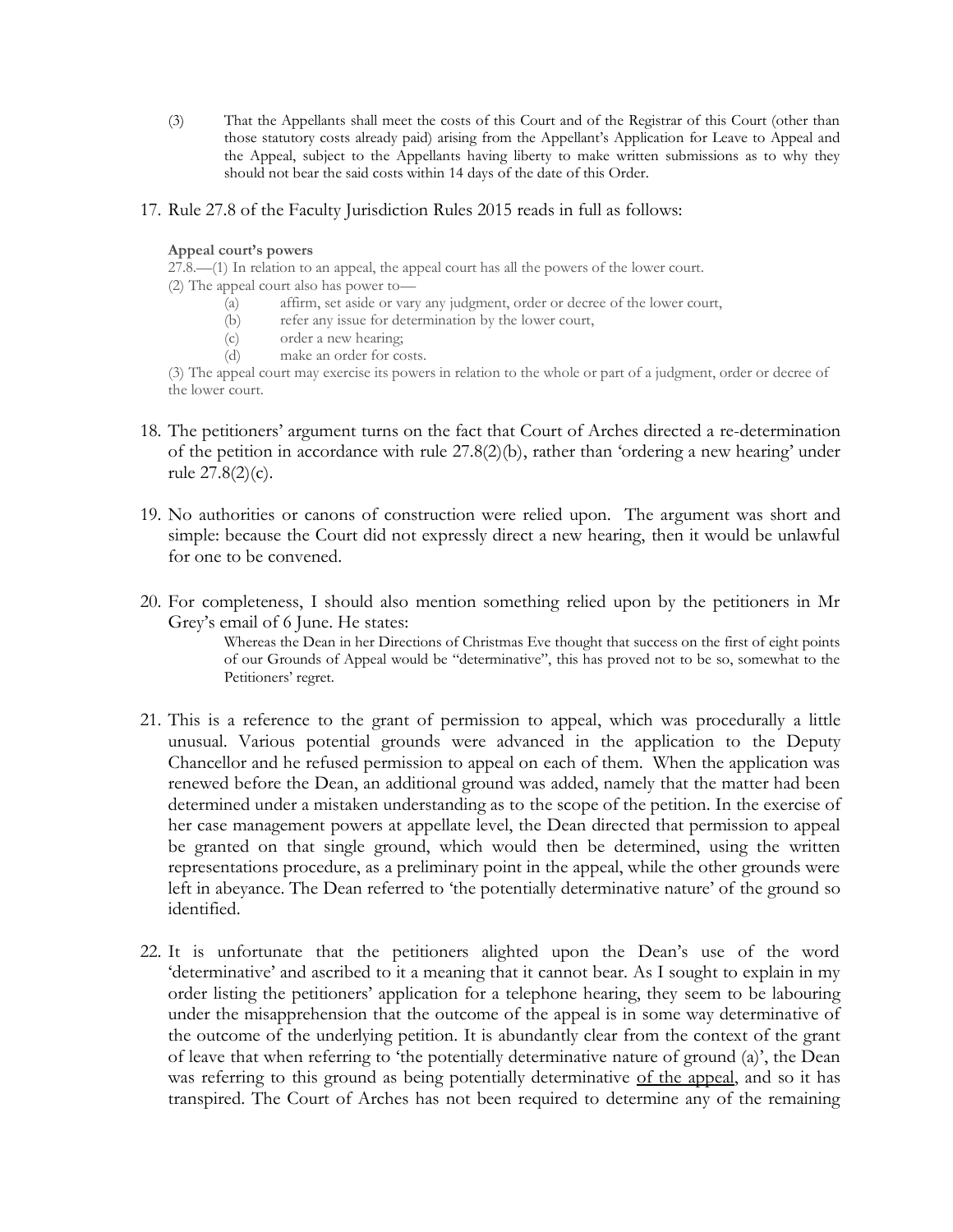grounds. It is axiomatic that when an appeal is allowed on the basis that the lower court or tribunal determined a matter on a false premise (for whatever reason), the underlying substantive issue will require redetermination. The inevitable consequence of a successful appeal on ground (a) would always have been the redetermination of the original decision.

- 23. I do not read the Court of Arches directing a re-determination of the petition in accordance with rule  $27.8(2)(b)$ , as operating to prohibit or inhibit this court from conducting that redetermination at a hearing. The fact that the Court of Arches did not order a new hearing, as it could have done under rule  $27.8(2)(c)$ , does not, in my judgment, prevent or preclude this Court from so doing in the exercise of its case management powers. Correctly, and understandably in my view, the Court of Arches declined to place any fetter on this Court. It could, for example, have directed that the Deputy Chancellor did or did not re-determine the matter. But it consciously chose to be silent on the matter leaving that, and all other case management powers, to my discretion. I decided the appropriate course was for me to make the re-determination, but afforded all interested parties the opportunity to make representations on recusal. So far at least, neither the petitioners, nor anyone else have objected to my doing so. Indeed, in an email of 23 May 2022, Mr Grey seemed to express a preference to the matter being re-determined by me, commenting 'we certainly appreciate the chancellor's economy of style in this matter'.
- 24. In the circumstances, I reject the submission that this Court does not have the power to order an oral hearing, and the application to vary or set aside the Directions Order on the ground of unlawfulness must therefore fail.

#### **Discretion**

25. The petitioners' written submissions continued at 5(b) as follows:

If, contrary to the former submission, the Consistory Court rules that it has the power to order a further hearing they would adopt the directions made by the learned Chancellor [subject a minor caveat not relevant for present purposes]

26. At the telephone hearing, it was not argued (in the alternative) that if the Court had the power to direct a hearing (as I so found), then the power should not be exercised in the particular circumstances of this case. I had anticipated such a submission, as it was foreshadowed in Mr Gau's email to the Court of 8 June 2022 which included the following:

I, on behalf of the petitioners, fail to see how the calling of witnesses (with attendant costs and inconvenience), the holding of a Consistory Court (with attendant costs), the provision of live screening, [sic] (with attendant costs) and the closure of the Church for worship is the 'most expeditious' way of dealing with this matter. Nor do I see how it is a lawful process bearing in mind the Court of Arches judgment.

- 27. Mindful of the interests of justice, and in case this matter goes further, I reviewed (of my own initiative), whether the re-determination of this matter should be by way of a hearing, and I came to the conclusion that it should.
- 28. As I explained at the telephone hearing (regrettably in the absence of any representative of the petitioners) my principal concern in the exercise of my discretion had been the best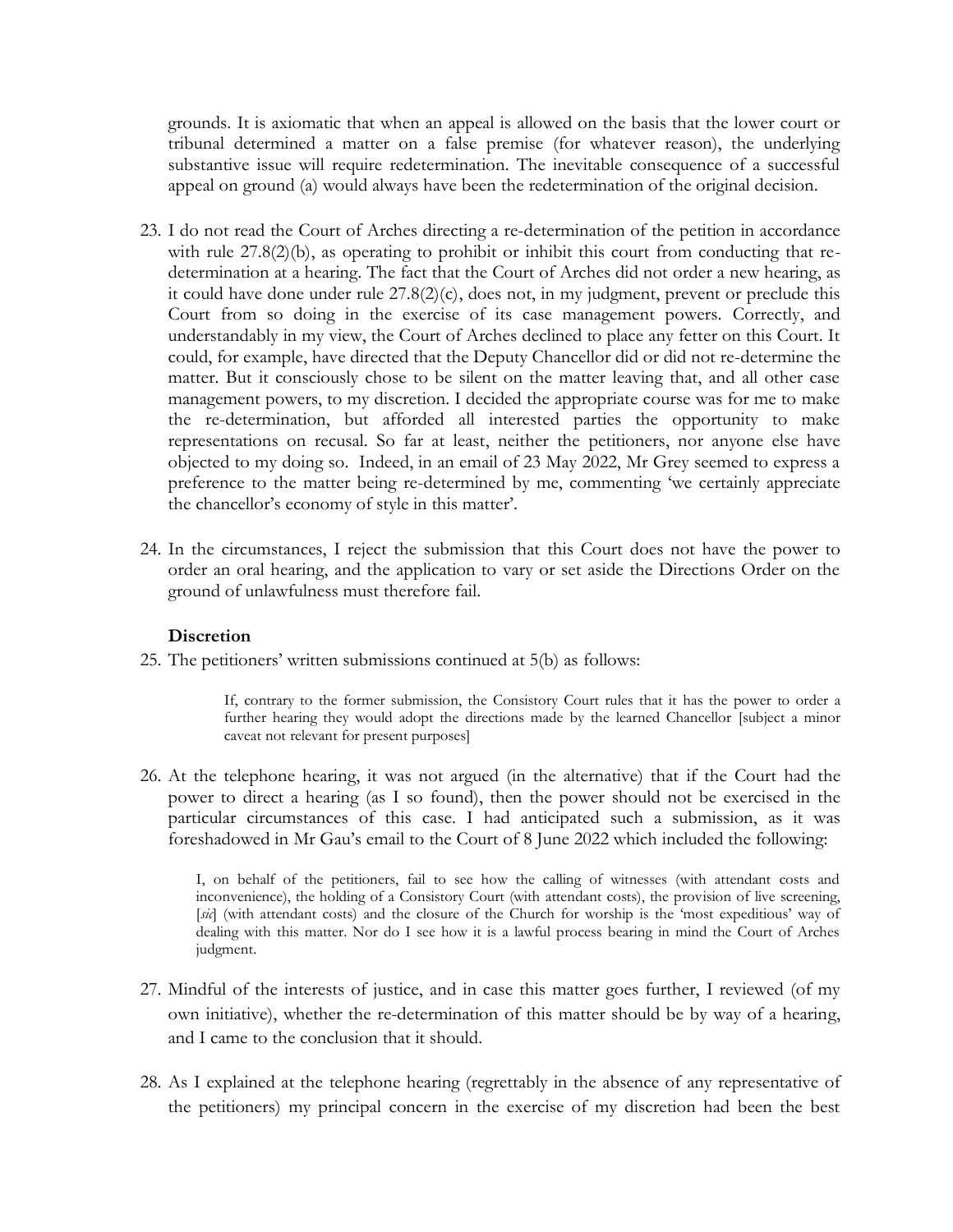interests of the petitioners, particularly keeping costs to a minimum. Only having visited this church once before, and many years ago, a site visit to inspect the church would have been inevitable for the fair disposal of the matter. Under the current Fees Order that would have cost the parish  $\ell$ 244 per hour (chancellor and registrar). An order for disposal on written representations would have cost  $\frac{1}{4}$ 108 and the writing up of a judgment would have cost  $\hat{f}$  136 per hour. I considered there was the possibility of further directions having to be made at a cost of  $\frac{1}{247}$  each, and I could not rule out the possibility that having had the site inspection, it might still have been necessary convene a hearing. It is not my practice to conduct informal hearings while visiting a church: too many chancellors have come to grief trying to do so: see *Re Holy Trinity, Eccleshall* [2011] Fam 1, Ct of Arches; *Re St Peter, Shipton Bellinger* [2016] Fam 193, Ct of Arches.

- 29. I was tolerably confident that any hearing would be swift and likely to conclude in half a day (although I made provision for a full day), which would have cost  $f(611)$ , and I predicted that having had the hearing, the issues for determination would crystalise and a written judgment would accordingly be much briefer, and therefore much less costly, than one written after wading through all the papers. I invited Mr Gau's submissions on the relevant parts of the fees order but he said he left such 'heavy lifting' to the registrar.
- 30. I was mindful that, first time round, the petitioners had themselves insisted on an oral hearing; and I also took into account that one of the reasons the matter reached the Court of Arches involved a miscommunication between counsel and the Deputy Chancellor, which I was anxious not to repeat.
- 31. In addition, it should be remembered that the default position in faculty cases is that they are disposed of at a hearing. The power of a chancellor to order that proceedings are to be determined on consideration of written representations instead of at a hearing is contained in r 14 of the Faculty Jurisdiction Rules 2015. This power can only be exercised if the Chancellor, having regard to the overriding objective, is satisfied that such a course is 'expedient' having first invited the views of the parties. The instances of determination on written representations may well be numerically large, but the gateway criterion must be satisfied in each case and the expediency test properly applied, otherwise the proceedings default to a hearing.
- 32. In my assessment, all relevant features pointed to the most expeditious means of redetermination being at a hearing, and I so directed, whilst at the same time allowing the petitioners to apply to set aside that order if they wished. They chose instead to affirm my order and invite further case management directions for the hearing. This was subsequently overtaken by counsel's contention of unlawfulness.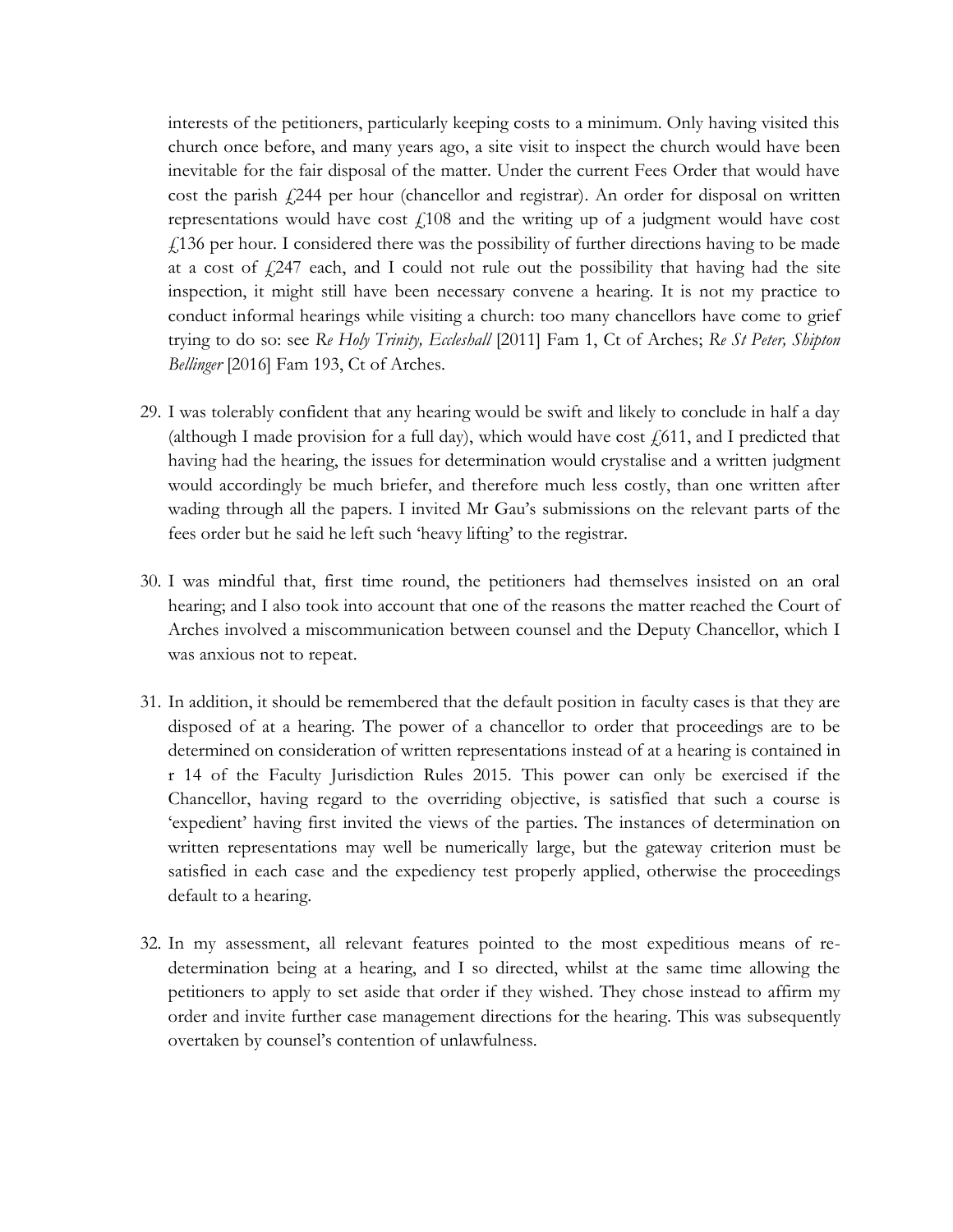- 33. Of the remaining points reproduced at paragraph 26 above (albeit not pursued in written or oral submissions), witnesses could have been excused or attended by video link, the brevity of the hearing would have had little impact on the daily round of liturgy, and Mr Gau, wisely, did not push the petitioners' application for the proceedings to be live-streamed. Consistory Court proceedings are not live streamed. Exceptionally some such arrangements were made during the Covid pandemic but the *status quo ante* has been restored.
- 34. The directions sought to make clear that the hearing would be short and procedurally undemanding. They indicated that legal representation was unnecessary and that robes would not be worn. Further clarification could have been given had it been sought, and indeed a set of explanatory directions had been drafted but not sent, as the matter was overtaken by the challenge to the lawfulness of the Directions.

### **Costs**

35. On costs, the petitioners' written submissions contain the following:

3. In [its judgment determining the ground (a) of the appeal] the Court of Arches invited representations as to their own costs. Bearing in mind the petitioners believed that any further determination would be on the papers, the petitioners determined to pay the costs of the Court of Arches on the basis that the further determination by the Consistory Court would be on the papers in the usual way, and they had already paid the petition fee.

6. The petitioners, having spent £16,000 on a petition so far are unable to afford further litigation. Their counsel, having admitted in writing to the Court of Arches that he had made an error, is advising and appearing pro bono. The Registry and the Deputy Chancellor also fell into error causing costs to be incurred. The petitioners are concerned that the response to their raising of their inability to pay any further costs, was the Chancellor ordering a directions hearing with a further possible costs order. They are also concerned that the Chancellor, in his original Directions dated 1.6.22, identified Counsel for the petitioners only as falling into error in this case.

7. In an email dated 13th June to the petitioners the Registry ask the Petitioners who is to be liable for the costs of the Consistory Court hearing, if not them? The petitioners submit that, if the Court of Arches is prepared to hear submissions about why costs should not be paid for their decision, the Consistory Court can do the same. To repeat, the Registry and Deputy Chancellor both fell into error in the original hearing.

36. The Court of Arches dealt with the issue of costs as follows:

4.3. Counsel for the Appellant frankly took responsibility for the fact that he made *"an error ... in his submissions"* which neither the parties nor the Deputy Chancellor spotted. It is, of course, most unfortunate that, as a result of Counsel's error, the Deputy Chancellor was, himself, led into error but this does not detract from the fact that a fundamental and significant error was made in the determination of the Petition. In the circumstances, we have reached the provisional view that the Appellants should bear the costs of the Appeal. We are, nevertheless, granting liberty for written submissions to be put in if the Appellants wish to seek to persuade the Court otherwise.

- 37. It is clear from this passage:
	- i. The Court of Arches found that there was a causal link between counsel's error and the Deputy Chancellor being led into error. Had the question been correctly answered the proceedings would not have been determined on a false basis and there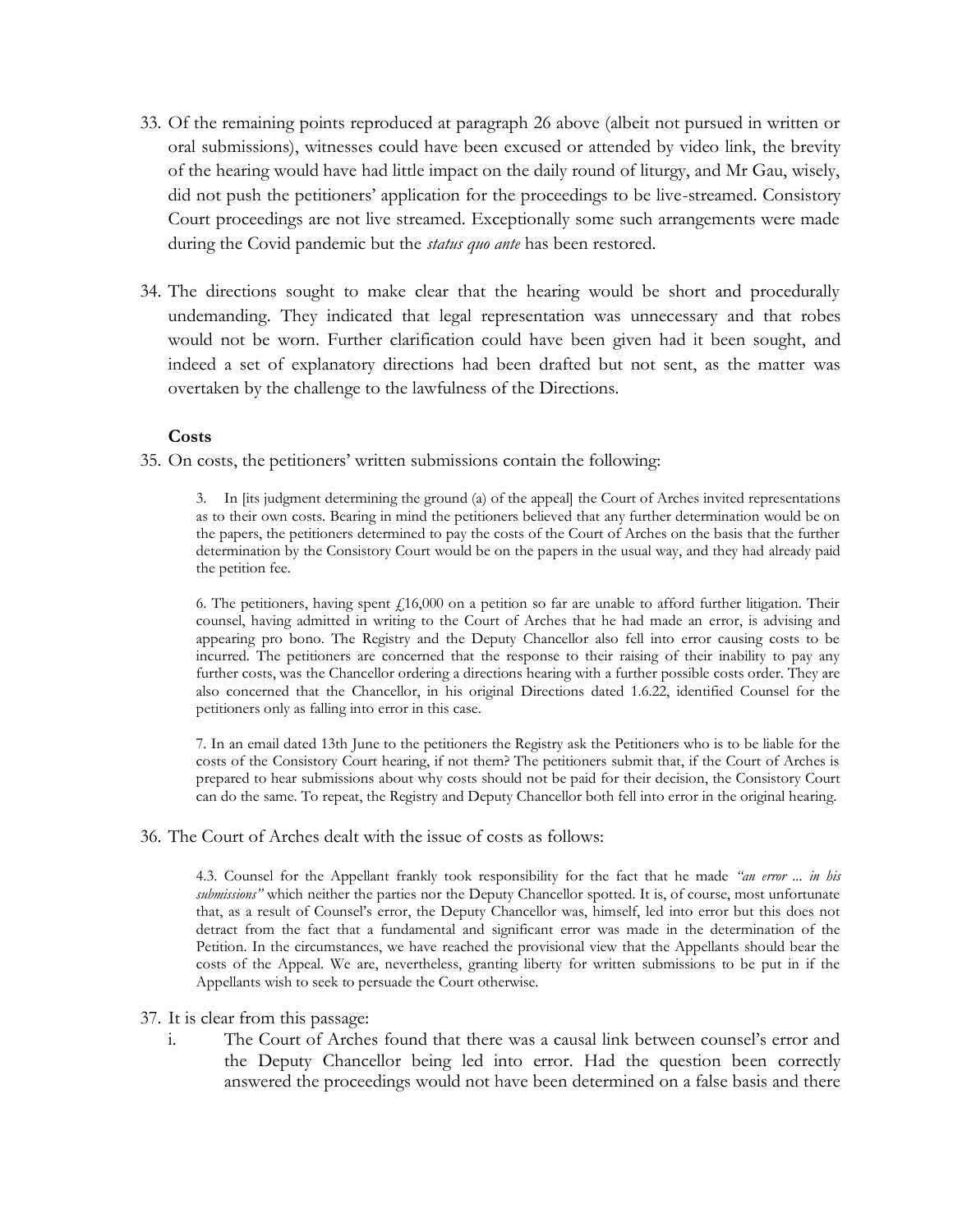would have been no need for the matter to go to the Court of Arches. I sought to reflect this finding in the preamble to my Directions.

- ii. The Court of Arches makes no criticism of the registry or registrar. Admittedly at an earlier stage there had been an administrative error within the registry which led to the registrar making a considerable abatement of his, and the Deputy Chancellor's fees. This was graciously and gratefully acknowledged by the petitioners. It does not appear to have any relevance to the current issues.
- iii. I was taken to no part of the judgment which suggests that there was any representation by the Court of Arches that if the petitioners paid the costs of the Court of Arches then they would be entitled to a free ride for the costs of the redetermination. Even a determination on written representations would attract costs, possibly in excess of those for a hearing.
- iv. Significantly, the Court of Arches was not inviting submissions on 'why costs should not be paid for their decision' (as the petitioners now suggest) but as to why the Appellants should not bear them (their provisional view). This is not the language of waiver but of considering payment from another source. On my reading, the Court of Arches was leaving the door open for (though not encouraging) an application that a proportion of the costs be borne by the petitioners' legal representatives or professional indemnity insurers. Mr Gau read it differently, but doubtless gave proper professional advice. I expressly make no finding on the matter. Mr Gau indicated that his clients could seek clarification from the Court of Arches, and if there is ambiguity, that would be the proper course.
- 38. Mr Gau conceded that there was no power in the Court to make a prospective order that a party be not liable for costs. On the basis that the petitioners had declared themselves unable to fund the litigation, he sensibly did not oppose an order for security for the costs of the redetermination. He accepted that the best the petitioners could hope for would be the benevolent waiver of a proportion of the court costs. However, up until the telephone hearing, when the tone mellowed somewhat, the representations received by the Court do not appear to have been constructed with the solicitation of benevolence as a primary objective.
- 39. I have reserved to the conclusion of the hearing the issue of the costs of and occasioned by this application to set aside or vary the Directions Order, which will include the costs of this necessarily lengthy judgment. It concerns me, and it should concern the petitioners, that the costs of this application alone are likely to be of a similar order of magnitude to those which would have been incurred had the original directions been allowed to run their course.

The Worshipful Mark Hill QC Chancellor of the Diocese of Chichester 20 June 2022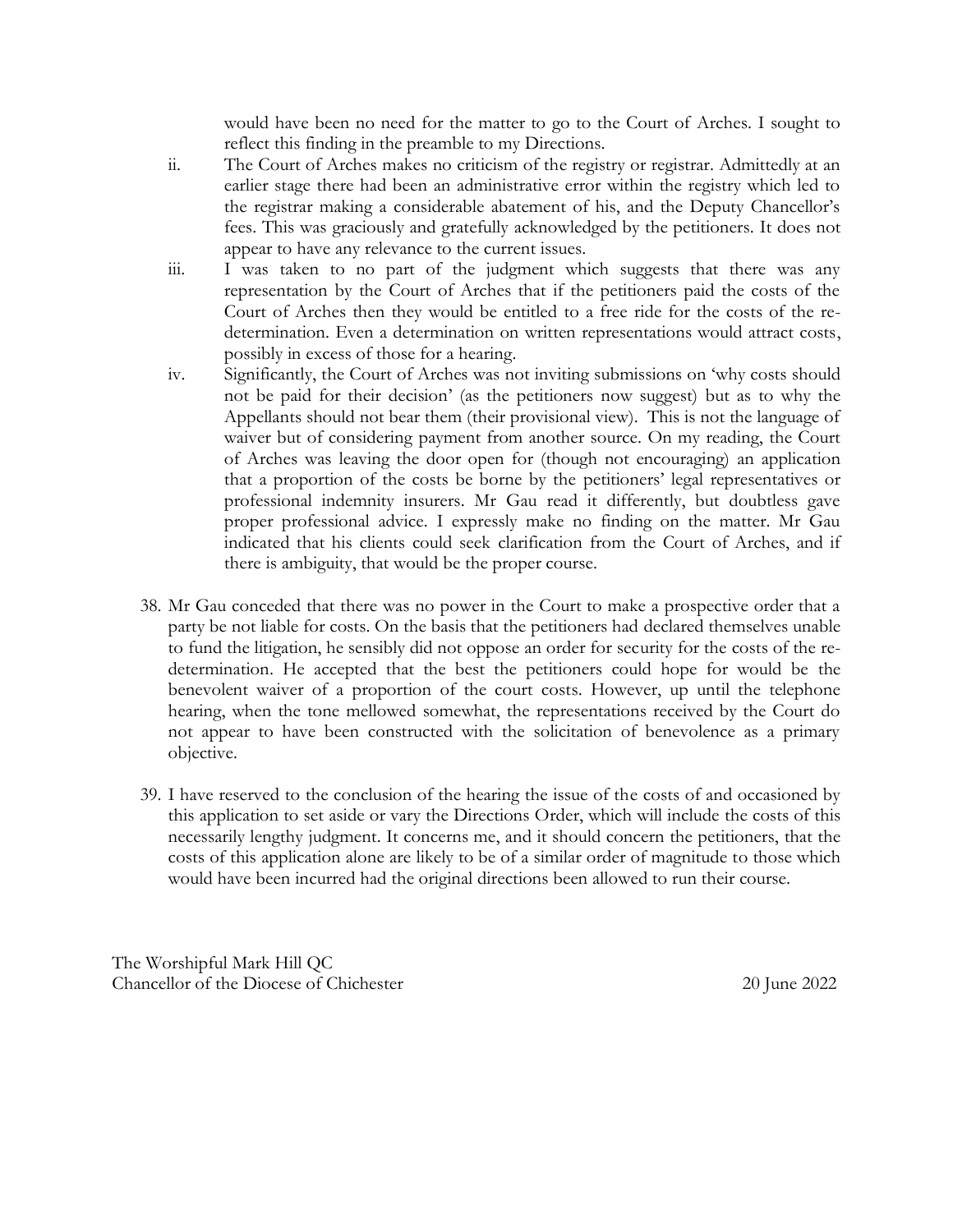#### **ANNEXE**

In the Consistory Court of the Diocese of Chichester Petition No. 2020-054425

## In the matter of St Michael and All Angels, Berwick

## Directions

- 1. On 17 May 2022, the Petitioners' appeal from the judgment of the Worshipful Robin Hopkins, Deputy Chancellor of the Diocese of Chichester, was allowed and the judgment was set aside. Due to an error by counsel, the matter had been decided on an erroneous basis. The proceedings have been remitted to this Court for redetermination.
- 2. The matter will be determined *de novo* and I propose to hear it myself. Although I am familiar with this church from other faculty proceedings in the past twenty years, I have had no prior involvement with the current petition or with the issues raised. Nonetheless there will be an opportunity to make representations on recusal which I will consider on their merits.
- 3. For obvious reasons, the sooner this petition is determined the better. The matter is unopposed, although the Victorian Society and Historic England raised a number of points of objection during the consultation period which will need to be taken into account in determining the matter, as will written objections from parishioners.
- 4. The following directions will apply.
	- (1) The Petitioners, the Victorian Society and Historic England be afforded 7 days within which to make written representations on recusal should they wish.
	- (2) Within 14 days the Petitioners are to file with the registry and serve on the Victorian Society and Historic England a position statement (not exceeding two pages) setting out precisely the order they wish the Court to make on the petition and their concise reasons for the same. This statement should make detailed reference to the pagination of the original hearing bundle.
	- (3) Although neither the Victorian Society nor Historic England are parties to these proceedings and the Court has no power to make directions in this regard, the Court would be assisted by a position statement from them (not exceeding two pages) setting out their respective stance on the proceedings, particularly on the fact that the proposals are less extensive that the Deputy Chancellor was led to believe at the earlier hearing. If any such position statement is to be considered by the Court, it must be lodged and served on the other society and the Petitioners within 14 days of service of that of the Petitioners. The assistance of the societies in helping to narrow the issues for determination would be welcomed by the Court.
	- (4) The matter will be heard during August 2022 with a time estimate of one day. The precise date is to be fixed promptly by Registrar.